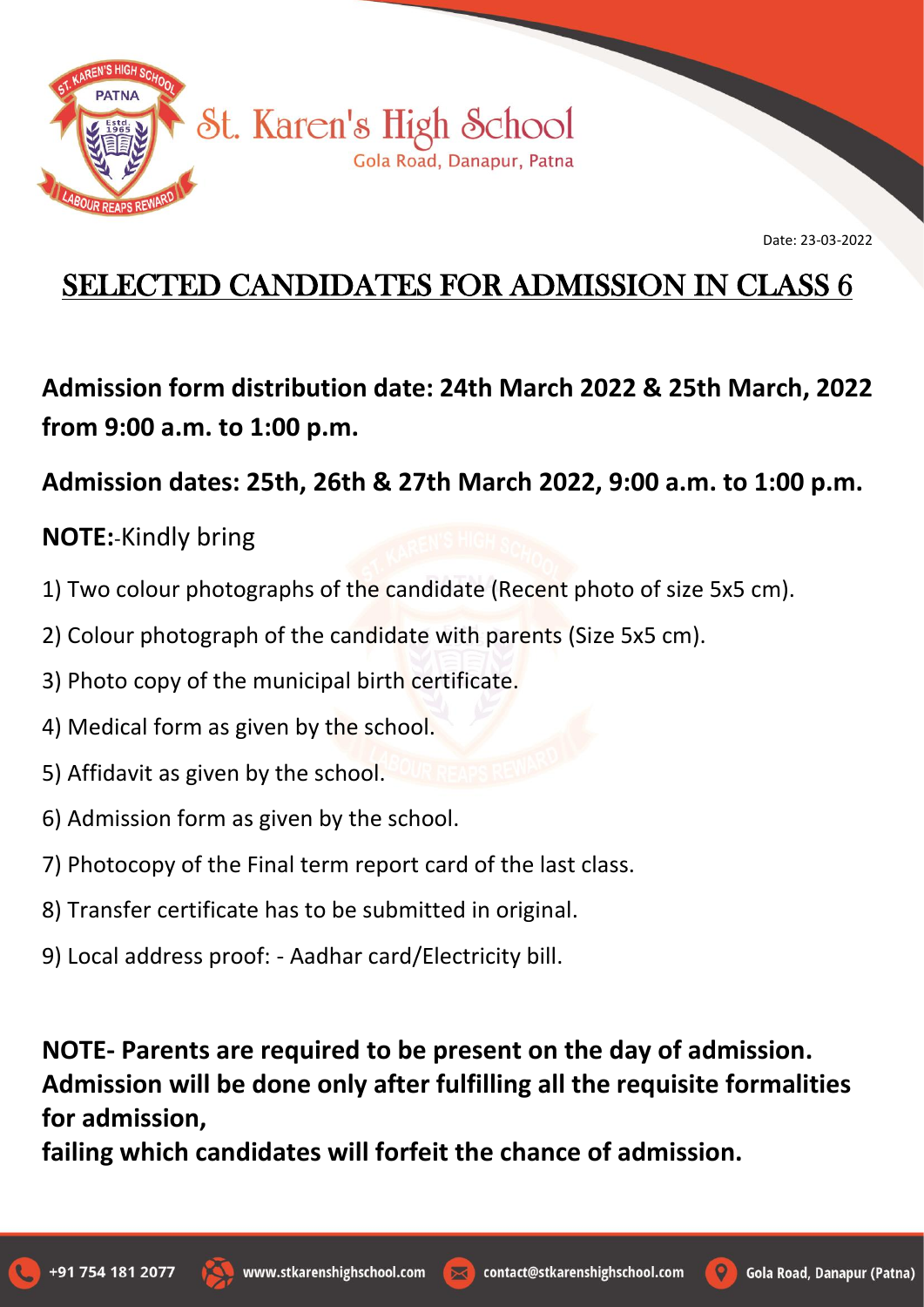## ST. KAREN'S HIGH SCHOOL SELECTED CANDIDATES FOR ADMISSION IN CLASS 6

| REG NO. I | <b>STUDENT NAME</b>    | <b>JLLLUTLD UATTDIDATEJ I UIT ADIWIJJIUIT IIT ULAJJ U</b><br><b>FATHER NAME</b> | <b>STATUS</b>   |
|-----------|------------------------|---------------------------------------------------------------------------------|-----------------|
| 6-0001    | <b>VEDANSHI MADHAV</b> | <b>GOPAL KRISHNA MADHAV</b>                                                     | <b>SELECTED</b> |
| 6-0002    | <b>ADWIT ARYAN</b>     | <b>BHOLE SHANKAR SINGH</b>                                                      | <b>SELECTED</b> |
| 6-0003    | <b>ADITYA RAJ</b>      | JITENDRA KUMAR                                                                  | <b>SELECTED</b> |
| 6-0004    | <b>ADITI RAY</b>       | VIKASH KUMAR                                                                    | <b>SELECTED</b> |
| 6-0005    | <b>SHREYANSH ANAND</b> | PANKAJ KUMAR ANAND                                                              | <b>SELECTED</b> |
| 6-0006    | <b>ATHARV SINGH</b>    | DEEPAK KUMAR SINGH                                                              | <b>SELECTED</b> |
| 6-0007    | <b>ATULYA SHREE</b>    | SATYAJEET KUMAR PATHAK                                                          | <b>SELECTED</b> |
| 6-0008    | <b>SHUBHAM KUMAR</b>   | <b>SANTOSH KUMAR</b>                                                            | <b>SELECTED</b> |
| 6-0009    | <b>SNEH SINGH</b>      | SANJAY KUMAR                                                                    | <b>SELECTED</b> |
| 6-0010    | <b>TANAY RAJ</b>       | <b>NITIN ABHISHEK</b>                                                           | <b>SELECTED</b> |
| 6-0011    | <b>ADITYA JAISWAL</b>  | <b>VIKRAM JAISWAL</b>                                                           | <b>SELECTED</b> |
| 6-0012    | PRIYANSHU KUMAR SINGH  | <b>TRIBHUWAN SINGH</b>                                                          | <b>SELECTED</b> |
| 6-0013    | <b>CHINMAY ANAND</b>   | <b>RAJEEV KUMAR</b>                                                             | <b>SELECTED</b> |
| 6-0014    | <b>MANVI SINHA</b>     | RAVINESH KUMAR SINHA                                                            | <b>SELECTED</b> |
| 6-0015    | SANIDHYA PANDEY        | SHEKHAR KUMAR PANDEY                                                            | <b>SELECTED</b> |
| 6-0016    | AARYAN RAJ             | ROHIT KUMAR UJJAWAL                                                             | <b>SELECTED</b> |
| 6-0017    | <b>ABHEEK AKHAURI</b>  | <b>AMAN KUMAR</b>                                                               | <b>SELECTED</b> |
| 6-0018    | ATULYA KUMAR           | <b>MUNNA KUMAR</b>                                                              | <b>SELECTED</b> |
| 6-0019    | <b>HARSHITA PRIYAM</b> | <b>MADHURENDRA KUMAR</b>                                                        | <b>SELECTED</b> |
| 6-0020    | <b>ANSHIKA KUMARI</b>  | <b>VIJAY SHANKAR</b>                                                            | <b>SELECTED</b> |
| 6-0021    | <b>TANISH ARYA</b>     | PANDIT DHARMENDRA KUMAR                                                         | <b>SELECTED</b> |
| 6-0022    | ATHRAVA SINHA          | <b>MRITUNJAY KUMAR SINHA</b>                                                    | <b>SELECTED</b> |
| 6-0023    | <b>HARSH RAJ</b>       | SANTOSH KUMAR SINHA                                                             | <b>SELECTED</b> |
| 6-0024    | RADHIKA SINGH          | <b>HARJEET SINGH</b>                                                            | <b>SELECTED</b> |
| 6-0025    | <b>SUDHANSHU VATS</b>  | <b>SUKESH KUMAR</b>                                                             | <b>SELECTED</b> |
| 6-0026    | <b>AYUSH RANJAN</b>    | RAJIV RANJAN PRASAD                                                             | <b>SELECTED</b> |
| 6-0027    | <b>SHANU SAMRAT</b>    | <b>SHAILENDRA KUMAR</b>                                                         | <b>SELECTED</b> |
| 6-0028    | <b>DEEPAK KUMAR</b>    | <b>RAJESH KUMAR</b>                                                             | <b>SELECTED</b> |
| 6-0029    | <b>ARYAN RAJ</b>       | <b>VIJAY SAXENA</b>                                                             | <b>SELECTED</b> |
| 6-0030    | <b>RAUNIT</b>          | <b>RITESH KUMAR</b>                                                             | <b>SELECTED</b> |
| 6-0031    | <b>AMAN SINHA</b>      | <b>PRAMOD KUMAR</b>                                                             | <b>SELECTED</b> |
| 6-0032    | <b>ABHIGYAN PANDEY</b> | LATE MITESH PANDEY                                                              | <b>SELECTED</b> |
| 6-0033    | <b>ANURAG SHEKHAR</b>  | <b>SANTOSH KUMAR</b>                                                            | <b>SELECTED</b> |
| 6-0034    | PRIYANSHU KUMAR        | <b>PRABHAT KUMAR</b>                                                            | <b>SELECTED</b> |
| 6-0035    | <b>FAZLAE MURTAZA</b>  | LATE SYED AFZAL IMAM                                                            | <b>SELECTED</b> |
| 6-0036    | <b>SHREYASH KUMAR</b>  | <b>AMIT KUMAR</b>                                                               | <b>SELECTED</b> |
| 6-0037    | <b>ANIL KUMAR</b>      | <b>ANIL KUMAR</b>                                                               | <b>SELECTED</b> |
| 6-0038    | <b>SOMIL</b>           | <b>BRAJESH KUMAR</b>                                                            | <b>SELECTED</b> |
| 6-0039    | <b>SUMIT KUMAR</b>     | <b>ALOK KUMAR</b>                                                               | <b>SELECTED</b> |
| 6-0040    | <b>SUDIKSHA SARA</b>   | <b>JAY PRAASH GPTA</b>                                                          | <b>SELECTED</b> |
| 6-0041    | <b>SHASHWAT SINHA</b>  | SACHIN KUMAR SINHA                                                              | <b>SELECTED</b> |
| 6-0042    | <b>SUMAIR KHAN</b>     | <b>SHARF IQBAL</b>                                                              | <b>SELECTED</b> |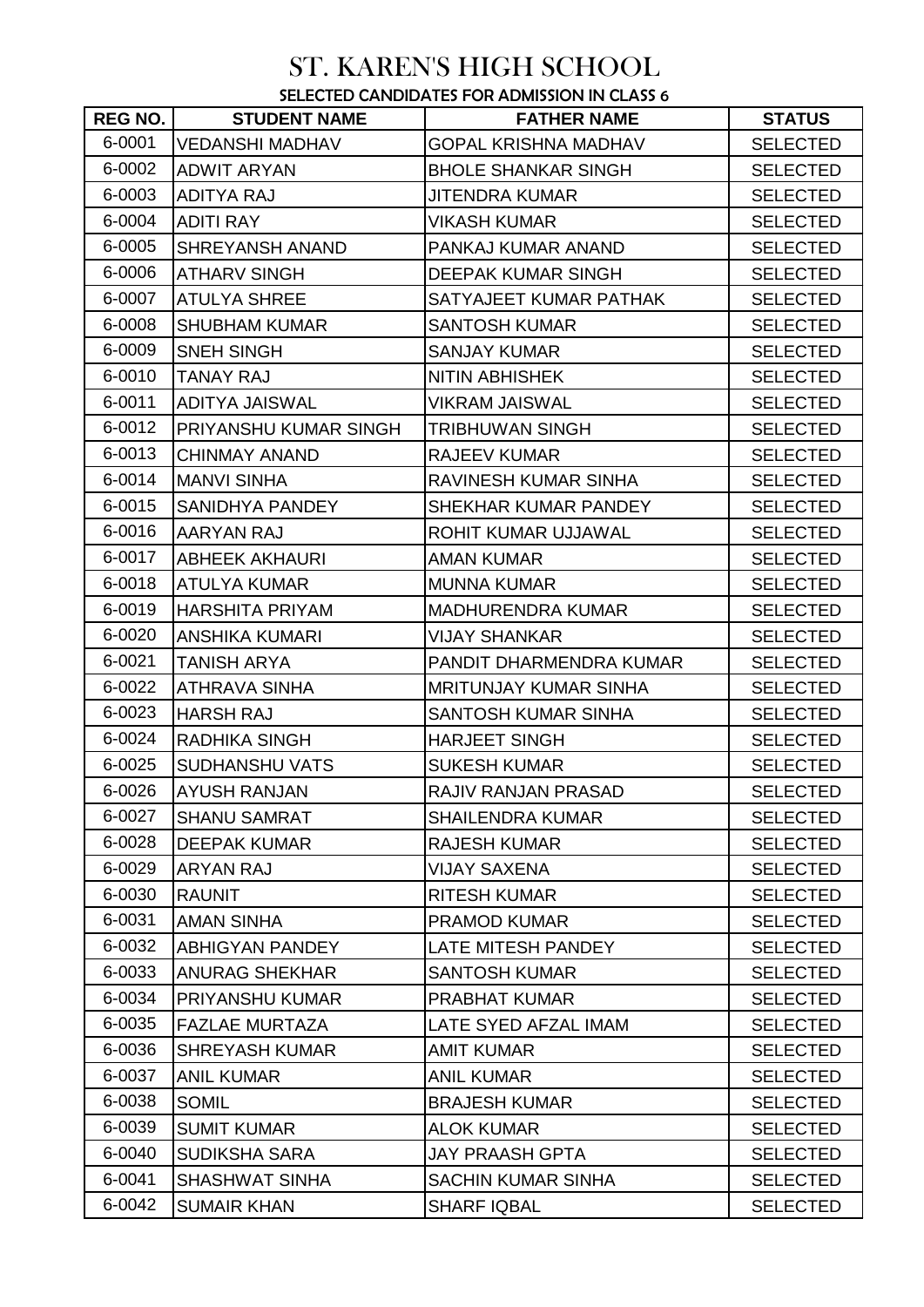| REG NO. | <b>STUDENT NAME</b>       | <b>FATHER NAME</b>         | <b>STATUS</b>   |
|---------|---------------------------|----------------------------|-----------------|
| 6-0043  | <b>DIVYANSHU KUMAR</b>    | <b>SANJEEV KUMAR</b>       | <b>SELECTED</b> |
| 6-0044  | <b>ARNAV ANAY</b>         | <b>MANOJ KUMAR SINGH</b>   | <b>SELECTED</b> |
| 6-0045  | <b>SHAURYA SINHA</b>      | NEERAJ KUMAR SINHA         | <b>SELECTED</b> |
| 6-0046  | <b>FAIQUA SIDDIQUE</b>    | <b>MATIUR RAB SIDDIQUE</b> | <b>SELECTED</b> |
| 6-0047  | <b>SAKSHAM KUMAR</b>      | <b>SUNIL KUMAR</b>         | <b>SELECTED</b> |
| 6-0048  | <b>HARSH RAJ</b>          | <b>SANJAY KUMAR</b>        | <b>SELECTED</b> |
| 6-0049  | <b>RASHIKA RANJAN</b>     | RAKESH RANJAN              | <b>SELECTED</b> |
| 6-0050  | <b>SHRISTI RAJ</b>        | <b>ANIL KUMAR</b>          | <b>SELECTED</b> |
| 6-0052  | <b>ANSH RAJ</b>           | RAVI RANJAN KUMAR          | <b>SELECTED</b> |
| 6-0053  | <b>SHAURYA KUMAR</b>      | <b>RAKESH KUMAR</b>        | <b>SELECTED</b> |
| 6-0054  | <b>MAYANK KUMAR</b>       | <b>MANOJ KUMAR</b>         | <b>SELECTED</b> |
| 6-0055  | <b>SHUBH RAJ</b>          | <b>MANISH KUMAR</b>        | <b>SELECTED</b> |
| 6-0056  | VAISHNAVI KUMARI          | <b>KRISHNA KUMAR</b>       | <b>SELECTED</b> |
| 6-0057  | <b>ANANYA RAJ</b>         | <b>PRAMOD KUMAR</b>        | <b>SELECTED</b> |
| 6-0059  | PRIYANKA KUMARI           | <b>RANJAN KUMAR</b>        | <b>SELECTED</b> |
| 6-0061  | <b>ADITYA RANJAN</b>      | RAJEEV RANJAN              | <b>SELECTED</b> |
| 6-0062  | <b>KUMAR TEJASHWI</b>     | <b>ALOK KUMAR</b>          | <b>SELECTED</b> |
| 6-0063  | <b>SHREYA SINGH</b>       | <b>BABLOO KUMAR SINGH</b>  | <b>SELECTED</b> |
| 6-0065  | <b>UDAYAN SAWARN</b>      | <b>RAJESH KUMAR</b>        | <b>SELECTED</b> |
| 6-0066  | <b>VASU VAIBHAV OJHA</b>  | DIGVIJAY KUMAR OJHA        | <b>SELECTED</b> |
| 6-0067  | <b>HARSHIT PRASAD</b>     | LAKSHMI PRASAD             | <b>SELECTED</b> |
| 6-0069  | <b>NISHU PANDEY</b>       | DHANANJAY PANDEY           | <b>SELECTED</b> |
| 6-0070  | <b>RISHAV RAJ</b>         | RAJEEV RANJAN              | <b>SELECTED</b> |
| 6-0071  | <b>ABHIGYAN SHARMA</b>    | <b>PRAMOD KUMAR</b>        | <b>SELECTED</b> |
| 6-0072  | <b>CHAHAT JHA</b>         | PREM KUMAR JHA             | <b>SELECTED</b> |
| 6-0074  | <b>AYUSH KUMAR</b>        | <b>MANOJ KUMAR</b>         | <b>SELECTED</b> |
| 6-0075  | <b>JAYASH KUMAR</b>       | <b>SUNIL KUMAR</b>         | <b>SELECTED</b> |
| 6-0077  | <b>ADITYA RAJ</b>         | LATE AKHILESH CHAUDHARY    | <b>SELECTED</b> |
| 6-0078  | <b>JOSHUA NAYYER</b>      | SANDEEP NAYYER             | <b>SELECTED</b> |
| 6-0079  | <b>MANNY RAJ</b>          | <b>NAND KISHOR KUMAR</b>   | <b>SELECTED</b> |
| 6-0080  | SHRESTH SINGH             | SHUBHANKAR PRASAD SINGH    | <b>SELECTED</b> |
| 6-0081  | <b>SARWAGYA SHEKHAR</b>   | <b>SHIV SHANKAR PANDEY</b> | <b>SELECTED</b> |
| 6-0082  | <b>SABAL PRATAP SINGH</b> | <b>GAJENDRA KUMAR</b>      | <b>SELECTED</b> |
| 6-0083  | <b>KINSHUK SOUMAY</b>     | <b>BABIR RAY</b>           | <b>SELECTED</b> |
| 6-0084  | <b>SHRISHTI RAJ</b>       | DHIRENDRA KUMAR DHIRAJ     | <b>SELECTED</b> |
| 6-0086  | <b>SOMAY RAJ</b>          | SHIVSHANKAR PRASAD         | <b>SELECTED</b> |
| 6-0087  | KISHU DARSHANA            | AMIT KUMAR                 | <b>SELECTED</b> |
| 6-0088  | <b>SIMRAN BHARTI</b>      | <b>NEM NARAYAN KUMAR</b>   | <b>SELECTED</b> |
| 6-0089  | <b>DEV SINGH</b>          | <b>ABHIJEET SAWAN</b>      | <b>SELECTED</b> |
| 6-0090  | PIYUSH RAJ ROUT           | SOUMYA RANJAN ROUT         | <b>SELECTED</b> |
| 6-0091  | <b>SHAURYA PANDEY</b>     | <b>SANJAY PANDEY</b>       | <b>SELECTED</b> |
| 6-0092  | <b>ANJALI SINGH</b>       | TARKESHWAR SINGH           | <b>SELECTED</b> |
| 6-0093  | DEV RAJ VERMA             | SANTOSH KUMAR VERMA        | <b>SELECTED</b> |
| 6-0094  | <b>AYUSH RAJ</b>          | <b>SUBODH KUMAR</b>        | <b>SELECTED</b> |
| 6-0095  | SIDDHARTH AGRAWAL         | <b>AMIT AGRAWAL</b>        | <b>SELECTED</b> |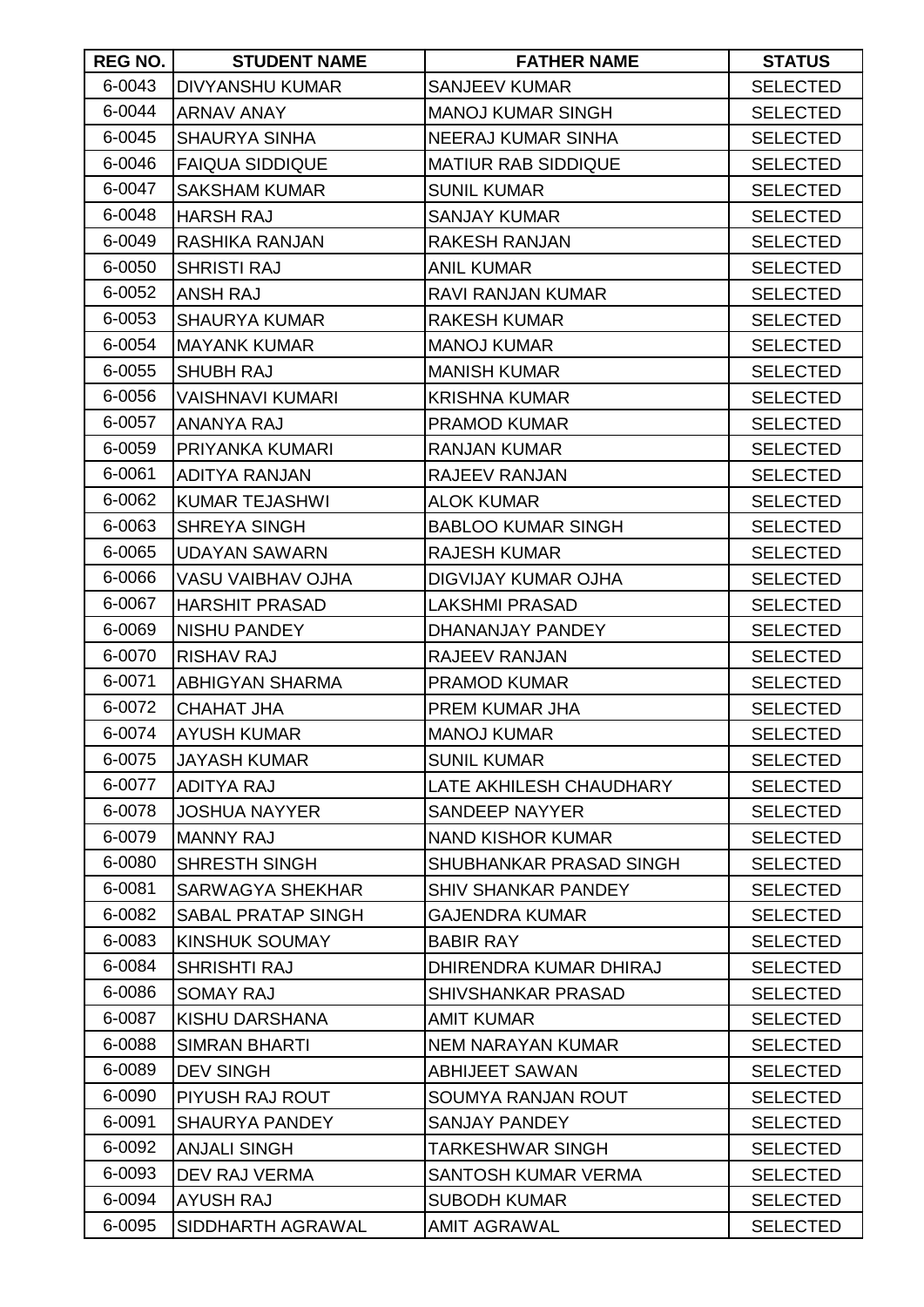| REG NO. | <b>STUDENT NAME</b>        | <b>FATHER NAME</b>           | <b>STATUS</b>   |
|---------|----------------------------|------------------------------|-----------------|
| 6-0096  | SIDDHARTH KUMAR JHA        | <b>RAJ KISHORE JHA</b>       | <b>SELECTED</b> |
| 6-0097  | <b>PRAKHAR ANURAG</b>      | <b>MUKESH KUMAR</b>          | <b>SELECTED</b> |
| 6-0098  | <b>ISHAN PRAKASH</b>       | <b>BHANU PRAKASH</b>         | <b>SELECTED</b> |
| 6-0099  | <b>KRISHNA GAURAV</b>      | <b>SHASHI KUMAR</b>          | <b>SELECTED</b> |
| 6-0101  | <b>ADITYA KUMAR</b>        | RAM JEE BABU                 | <b>SELECTED</b> |
| 6-0102  | <b>DIVYA JYOTI SINHA</b>   | <b>KUMAR BARUN</b>           | <b>SELECTED</b> |
| 6-0103  | <b>SHREYA KUMARI</b>       | <b>VIJAY KUMAR SINGH</b>     | <b>SELECTED</b> |
| 6-0104  | <b>SHREYA KUMARI</b>       | <b>SHOBHNATH SINGH</b>       | <b>SELECTED</b> |
| 6-0105  | <b>ANKUR</b>               | <b>RAM BALAK RAMAN</b>       | <b>SELECTED</b> |
| 6-0106  | <b>DIVYA KUMARI</b>        | <b>SANJEET KUMAR</b>         | <b>SELECTED</b> |
| 6-0107  | <b>RAJ ANAND</b>           | <b>PRAMOD KUMAR</b>          | <b>SELECTED</b> |
| 6-0108  | <b>MOHAMMAD UMAIR ALAM</b> | <b>MOHAMMAD SARFRAZ ALAM</b> | <b>SELECTED</b> |
| 6-0109  | <b>SRIYANSH CHANDRA</b>    | <b>SHEO CHANDRA PRASAD</b>   | <b>SELECTED</b> |
| 6-0110  | <b>NAMSI SINGH</b>         | <b>BALWANT KUMAR SINGH</b>   | <b>SELECTED</b> |
| 6-0111  | <b>BHARGAVI KUMARI</b>     | YUVRAJ DUTT KUMAR            | <b>SELECTED</b> |
| 6-0112  | AARADHYA MISHRA            | <b>NIKHIL KUMAR MISHRA</b>   | <b>SELECTED</b> |
| 6-0113  | <b>SARTHAK</b>             | PANKAJ KUMAR                 | <b>SELECTED</b> |
| 6-0114  | <b>SHAURYA</b>             | AMIT KUMAR PATHAK            | <b>SELECTED</b> |
| 6-0115  | SIDDHARTH KUMAR            | PREM KUMAR RAY               | <b>SELECTED</b> |
| 6-0116  | <b>MAYANK VAJPAYEE</b>     | RAVINANDAN VAJPAYEE          | <b>SELECTED</b> |
| 6-0117  | <b>ADITYA VERMA</b>        | <b>SANDEEP KUMAR</b>         | <b>SELECTED</b> |
| 6-0118  | ADITYA RAJ DUBEY           | SHIVJEE DUBEY                | <b>SELECTED</b> |
| 6-0119  | <b>HIMANSHU KUMAR</b>      | <b>SHANKAR JEE KUMAR</b>     | <b>SELECTED</b> |
| 6-0120  | <b>JAYADITYA VIRAJ</b>     | <b>SANJAY KUMAR SINGH</b>    | <b>SELECTED</b> |
| 6-0121  | <b>AAKRITI SRIVASTAVA</b>  | LATE RUPESH SHRIVASTAVA      | <b>SELECTED</b> |
| 6-0122  | <b>ISHANT KUMAR SINGH</b>  | SATYENDRA KUMAR SINGH        | <b>SELECTED</b> |
| 6-0123  | <b>CHITRANSH SINHA</b>     | RAJESH PRASAD SINHA          | <b>SELECTED</b> |
| 6-0124  | <b>ADARSH RAJ</b>          | <b>RANJIT KUMAR</b>          | <b>SELECTED</b> |
| 6-0125  | <b>SHIVAM SHANKAR</b>      | <b>LOKESH SHANKER</b>        | <b>SELECTED</b> |
| 6-0126  | <b>UTKARSH</b>             | <b>ALOK RANJAN</b>           | <b>SELECTED</b> |
| 6-0127  | <b>ADITYA PRIYADARSHI</b>  | ALBERT USHAMAN PRIYADARSHI   | <b>SELECTED</b> |
| 6-0128  | <b>PALAK KUMARI</b>        | PANKAJ KUMAR                 | <b>SELECTED</b> |
| 6-0129  | <b>AYUSH RAJ</b>           | <b>RAVI KUMARI</b>           | <b>SELECTED</b> |
| 6-0130  | <b>ADWIKA SHASHWAT</b>     | PREM KISHORE PRASAD          | <b>SELECTED</b> |
| 6-0131  | RITIKA RAJ                 | <b>MANOJ KUMAR</b>           | <b>SELECTED</b> |
| 6-0132  | <b>MUSKAN KUMARI</b>       | <b>SATISH KUMAR</b>          | <b>SELECTED</b> |
| 6-0133  | <b>MOHAMMAD RAYAN</b>      | <b>AFZAL HUSSAIN</b>         | <b>SELECTED</b> |
| 6-0134  | <b>GARIMA SINGH</b>        | <b>MANISH KUMAR</b>          | <b>SELECTED</b> |
| 6-0135  | <b>SHREEYAM SOUMYA</b>     | PANKAJ KUMAR SINHA           | <b>SELECTED</b> |
| 6-0136  | NAVYA RAJVANSH             | RANJAN KUMAR SINGH           | <b>SELECTED</b> |
| 6-0137  | <b>NISHANT SHEKHAR</b>     | <b>SANJIT KUMAR</b>          | <b>SELECTED</b> |
| 6-0139  | AKANKSHA KUMARI ROY        | DR UMESH KUMAR ROY           | <b>SELECTED</b> |
| 6-0140  | <b>SOURISH SINHA</b>       | <b>SHASHIKANT SINHA</b>      | <b>SELECTED</b> |
| 6-0141  | <b>PRANAV KUMAR</b>        | <b>SANJAI KUMAR</b>          | <b>SELECTED</b> |
| 6-0142  | <b>KUMAR RITU RAJ</b>      | <b>SANJAY KUMAR</b>          | <b>SELECTED</b> |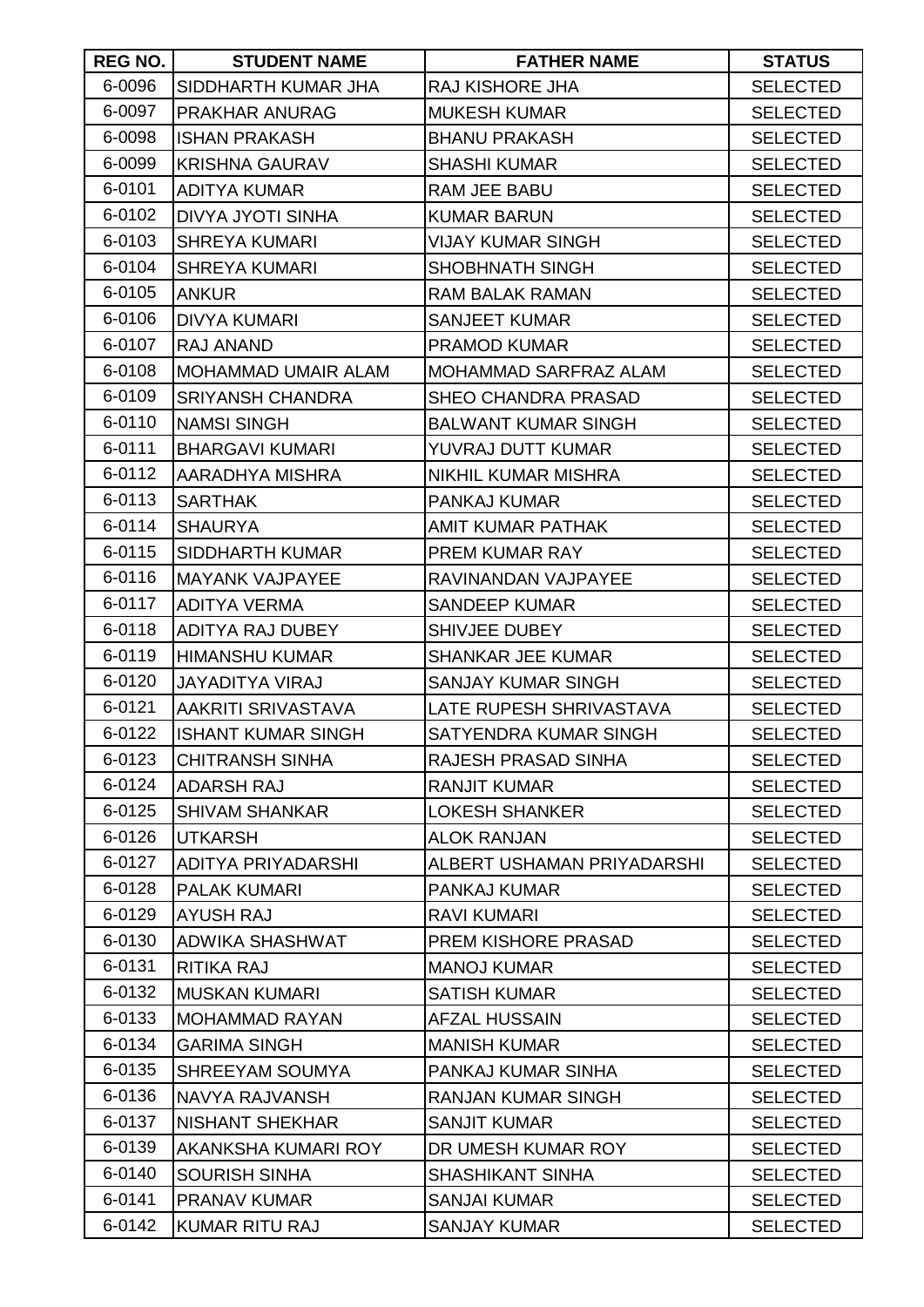| REG NO. | <b>STUDENT NAME</b>         | <b>FATHER NAME</b>          | <b>STATUS</b>   |
|---------|-----------------------------|-----------------------------|-----------------|
| 6-0143  | <b>ARCHITA KUMARI</b>       | <b>SHIV KUMAR SINGH</b>     | <b>SELECTED</b> |
| 6-0144  | <b>AKSHAT GUPTA</b>         | <b>GAURAV GUPTA</b>         | <b>SELECTED</b> |
| 6-0145  | <b>TEJAS</b>                | AJAY KUMAR PANDEY           | <b>SELECTED</b> |
| 6-0146  | <b>AARUSH TANDON</b>        | <b>SUMIT TANDON</b>         | <b>SELECTED</b> |
| 6-0147  | <b>DEEP SINGH</b>           | <b>ARVIND KUMAR SINGH</b>   | <b>SELECTED</b> |
| 6-0148  | <b>TEJSHREE</b>             | PANKAJ KUMAR                | <b>SELECTED</b> |
| 6-0149  | <b>SHREYA SINGH</b>         | <b>AJAY KUMAR SINGH</b>     | <b>SELECTED</b> |
| 6-0150  | <b>SHIVENDRA KUMAR JHA</b>  | RAJEEV KUMAR JHA            | <b>SELECTED</b> |
| 6-0151  | <b>AAHAN KUMAR</b>          | <b>NIRMAL KUMAR</b>         | <b>SELECTED</b> |
| 6-0152  | <b>RAJVEER SINGH</b>        | <b>NEELMANI KUMAR</b>       | <b>SELECTED</b> |
| 6-0153  | <b>AYUSH RANJAN</b>         | <b>RANJAN KUMAR</b>         | <b>SELECTED</b> |
| 6-0154  | <b>KAVYANJALI</b>           | <b>LOKESH RANJAN</b>        | <b>SELECTED</b> |
| 6-0155  | <b>SHOURYA BANDHU KUMAR</b> | <b>SHYAM BANDHU KUMAR</b>   | <b>SELECTED</b> |
| 6-0156  | YASH ACHARYA                | <b>AMITABH ACHARYA</b>      | <b>SELECTED</b> |
| 6-0157  | <b>SHRESTH VERMA</b>        | <b>SAKET BIHARI VERMA</b>   | <b>SELECTED</b> |
| 6-0158  | <b>ADITYA RAJ</b>           | SHEKHAR SINHA               | <b>SELECTED</b> |
| 6-0159  | <b>PRANSHI ACHARYA</b>      | <b>BHABESHANAND ACHARYA</b> | <b>SELECTED</b> |
| 6-0160  | <b>ARADHYA PRASHAR</b>      | PRAKASH KUMAR PANDEY        | <b>SELECTED</b> |
| 6-0161  | <b>SIWANSU KUMAR</b>        | PINTU SINGH                 | <b>SELECTED</b> |
| 6-0162  | <b>AATIFUR RAHMAN</b>       | <b>MD SHAKILUR RAHMAN</b>   | <b>SELECTED</b> |
| 6-0163  | <b>SATYAM SINGH</b>         | <b>HARGOVIND KUMAR</b>      | <b>SELECTED</b> |
| 6-0164  | <b>ARNAV</b>                | <b>KUMAR AMITABH</b>        | <b>SELECTED</b> |
| 6-0165  | <b>AFFAN SHADAB</b>         | <b>MD SHADAB AKHTAR</b>     | <b>SELECTED</b> |
| 6-0166  | <b>ANUSHKA RANI</b>         | <b>AVINASH KUMAR</b>        | <b>SELECTED</b> |
| 6-0167  | <b>ABHINAV GUPTA</b>        | <b>RAJIV KUMAR GUPTA</b>    | <b>SELECTED</b> |
| 6-0168  | <b>ADITYA NANDAN SAHI</b>   | PANKAJ KUMAR SAHI           | <b>SELECTED</b> |
| 6-0169  | <b>SHUBHAM RAJ</b>          | <b>NARENDRA KUMAR SINGH</b> | <b>SELECTED</b> |
| 6-0170  | ARINDAM KUMAR SINGH         | <b>NANDAN KUMAR</b>         | <b>SELECTED</b> |
| 6-0171  | <b>ANSH RAJ</b>             | ARBIND KUMAR SINGH          | <b>SELECTED</b> |
| 6-0172  | <b>ABHINAV KUMAR SINGH</b>  | <b>KUMAR CHITRANJAN</b>     | <b>SELECTED</b> |
| 6-0173  | <b>KRISHNA KUMAR</b>        | <b>JITENDRA KUMAR</b>       | <b>SELECTED</b> |
| 6-0174  | <b>NISHANT RAJ</b>          | <b>GOPAL KUMAR</b>          | <b>SELECTED</b> |
| 6-0175  | OM KUMAR GUPTA              | <b>SHAMBHU NATH SAW</b>     | <b>SELECTED</b> |
| 6-0176  | <b>SOUMAYA GUPTA</b>        | <b>DEEPAK KUMAR</b>         | <b>SELECTED</b> |
| 6-0177  | <b>ADITI</b>                | <b>BISHWANATH KUMAR</b>     | <b>SELECTED</b> |
| 6-0178  | <b>PRANAV KUMAR</b>         | PANKAJ KUMAR SINGH          | <b>SELECTED</b> |
| 6-0179  | <b>ANANYA SHREE</b>         | VIKAS KAUSHAL               | <b>SELECTED</b> |
| 6-0180  | <b>CHAITNYA RAJ</b>         | <b>PRAMOD KUMAR</b>         | <b>SELECTED</b> |
| 6-0181  | <b>NAMAN RAJ SINGH</b>      | LATE HARI SHANKAR SINGH     | <b>SELECTED</b> |
| 6-0182  | <b>ANKIT GUPTA</b>          | <b>AMIT KUMAR</b>           | <b>SELECTED</b> |
| 6-0183  | <b>ADARSH KUMAR SINGH</b>   | <b>CHUNMUN SINGH</b>        | <b>SELECTED</b> |
| 6-0185  | <b>ADYOT ARNAV</b>          | <b>VIJAY KUMAR</b>          | <b>SELECTED</b> |
| 6-0186  | <b>RITU RAJ</b>             | <b>RANJEET KUMAR</b>        | <b>SELECTED</b> |
| 6-0187  | <b>MAYANK PRIYADARSHI</b>   | <b>NISHIKANT KUMAR</b>      | <b>SELECTED</b> |
| 6-0188  | AARAV DIWAKAR               | RAMESH KUMAR DIWAKAR        | <b>SELECTED</b> |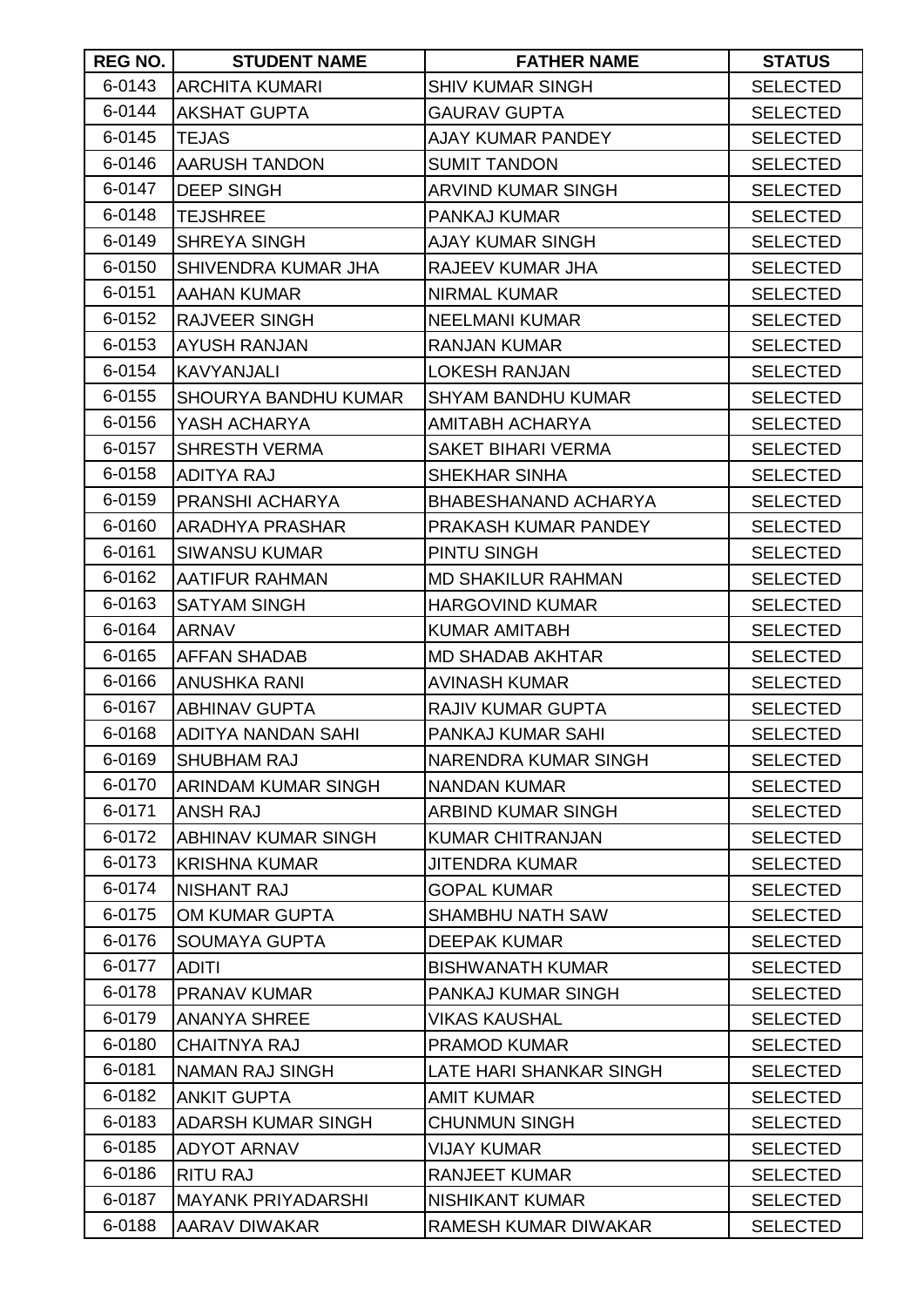| <b>REG NO.</b> | <b>STUDENT NAME</b>        | <b>FATHER NAME</b>           | <b>STATUS</b>   |
|----------------|----------------------------|------------------------------|-----------------|
| 6-0189         | <b>PIYUSH RATAN</b>        | <b>RATAN KUMAR</b>           | <b>SELECTED</b> |
| 6-0190         | <b>ARPIT SHEKHAR</b>       | <b>ANAND SHEKHAR</b>         | <b>SELECTED</b> |
| 6-0191         | <b>PRAGYA SINGH</b>        | <b>BHANU PRATAP SINGH</b>    | <b>SELECTED</b> |
| 6-0192         | <b>SATYAM KUMAR</b>        | <b>OM PRAKASH PATEL</b>      | <b>SELECTED</b> |
| 6-0193         | <b>SRISTI SINGH</b>        | VIKASH KUMAR SINGH           | <b>SELECTED</b> |
| 6-0194         | <b>SHREYA SHREE</b>        | <b>SUCHIT KUMAR</b>          | <b>SELECTED</b> |
| 6-0196         | <b>KRITIKA KARN</b>        | <b>RAKESH RAUSHAN</b>        | <b>SELECTED</b> |
| 6-0197         | AARAV RITURAJ              | <b>ASHOK KUMAR</b>           | <b>SELECTED</b> |
| 6-0198         | RUPSA CHATTARAJ            | <b>SUDIP CHATTARAJ</b>       | <b>SELECTED</b> |
| 6-0199         | AKANKSHA JHA               | ASHWANI KUMAR JHA            | <b>SELECTED</b> |
| 6-0200         | <b>TARANJOT SINGH</b>      | TAJINDER SINGH               | <b>SELECTED</b> |
| 6-0201         | <b>MUNIRA MARIYAM</b>      | <b>FUZAIL AHMAD</b>          | <b>SELECTED</b> |
| 6-0202         | <b>SOURIYA BASHIST</b>     | LATE SAMEER KUMAR            | <b>SELECTED</b> |
| 6-0203         | <b>SHAGUN LALBHAI</b>      | <b>SUNIL LALBHAI</b>         | <b>SELECTED</b> |
| 6-0204         | <b>SIDDHARTH KUMAR</b>     | ASHOK KUMAR RAY              | <b>SELECTED</b> |
| 6-0205         | <b>ADITI RAJ</b>           | <b>KRISHNA KUMAR</b>         | <b>SELECTED</b> |
| 6-0206         | <b>RUPEN ADITYA</b>        | <b>BRAJESH KUMAR</b>         | <b>SELECTED</b> |
| 6-0207         | <b>AARUSH SINGH</b>        | AVINASH KUMAR SINGH          | <b>SELECTED</b> |
| 6-0208         | <b>ALI HASAN</b>           | <b>SHABBIR HASAN</b>         | <b>SELECTED</b> |
| 6-0209         | <b>ASHISH RANJAN</b>       | <b>MANOJ KUMAR</b>           | <b>SELECTED</b> |
| 6-0210         | <b>MAIHI KUMARI</b>        | PANKAJ KUMAR                 | <b>SELECTED</b> |
| 6-0211         | <b>AVYAN VERMA</b>         | <b>VISHAL VERMA</b>          | <b>SELECTED</b> |
| 6-0212         | <b>DAKSH RANJAN</b>        | YADUVIR PRASAD               | <b>SELECTED</b> |
| 6-0213         | <b>GARVIT KUMAR</b>        | <b>SHRAVAN KUMAR</b>         | <b>SELECTED</b> |
| 6-0214         | <b>VISHWAJIT VAIBHAV</b>   | <b>BIRJ NANDAN SINGH</b>     | <b>SELECTED</b> |
| 6-0216         | <b>GURUJOT SINGH MONGA</b> | <b>GAGANDEEP SINGH MONGA</b> | <b>SELECTED</b> |
| 6-0217         | <b>AYUSHI KUMARI</b>       | <b>SATENDRA KUMAR</b>        | <b>SELECTED</b> |
| 6-0218         | <b>K SASHWAT</b>           | <b>SENTU KUMAR</b>           | <b>SELECTED</b> |
| 6-0219         | <b>SHOURYA SHARAN</b>      | AMITABH SHARAN               | <b>SELECTED</b> |
| 6-0220         | <b>ANSHU KUMARI</b>        | ARUN KUMAR SINGH             | <b>SELECTED</b> |
| 6-0221         | <b>SHIVANSH KUMAR</b>      | <b>AMIT KUMAR</b>            | <b>SELECTED</b> |
| 6-0222         | <b>ARCHIT</b>              | <b>KUMAR MANISH</b>          | <b>SELECTED</b> |
| 6-0223         | <b>GAURAV PRAKASH</b>      | JAY PRAKASH NEERANJAN        | <b>SELECTED</b> |
| 6-0224         | <b>PRINCE DAYAL</b>        | <b>ISHWAR DAYAL</b>          | <b>SELECTED</b> |
| 6-0225         | <b>RAJVEER</b>             | <b>SUSHIL KUMAR</b>          | <b>SELECTED</b> |
| 6-0226         | <b>ARUNIMA</b>             | MIHIR KUMAR JHA              | <b>SELECTED</b> |
| 6-0227         | <b>UDIT NARAYAN</b>        | <b>GYANENDRA KUMAR</b>       | <b>SELECTED</b> |
| 6-0228         | <b>ADVAY AGARWAL</b>       | RITESH AGARWAL               | <b>SELECTED</b> |
| 6-0229         | <b>ANUGYA KUMARI</b>       | <b>MANOJ KUMAR</b>           | <b>SELECTED</b> |
| 6-0230         | RIDHIMA MEHROTRA           | <b>SUNIL KUMAR</b>           | <b>SELECTED</b> |
| 6-0231         | <b>ANUBHAV RAJ</b>         | SANJAY KUMAR SINHA           | <b>SELECTED</b> |
| 6-0232         | <b>AYUSHI</b>              | VIJAY PRASAD                 | <b>SELECTED</b> |
| 6-0234         | SNEHA SWAROOP              | <b>SUNIL KUMAR</b>           | <b>SELECTED</b> |
| 6-0235         | SHIVANSHU SHIVANSH         | <b>NAVNEET PRAKASH</b>       | <b>SELECTED</b> |
| 6-0236         | OM NARAYAN                 | <b>RAJIV KUMAR</b>           | <b>SELECTED</b> |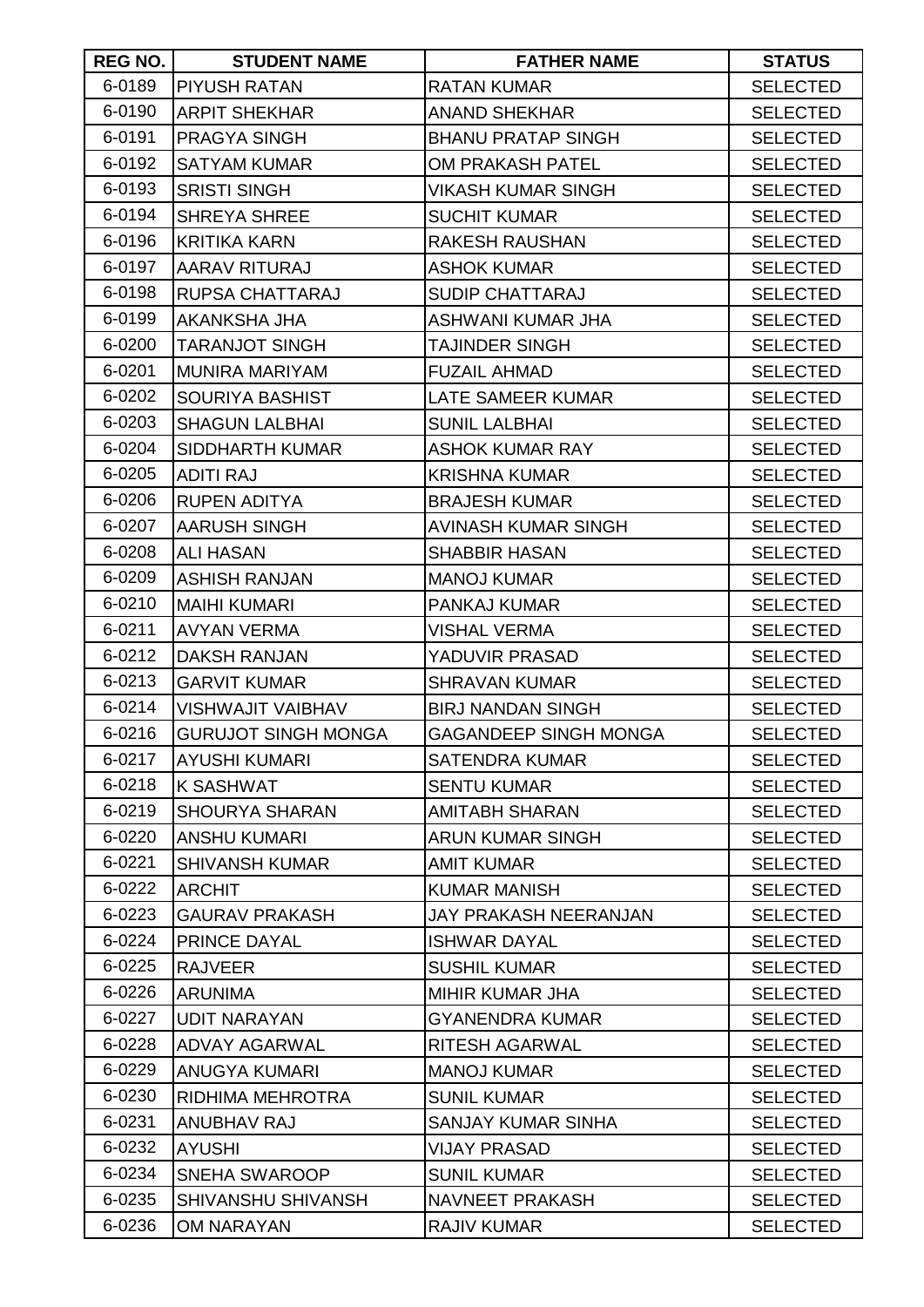| REG NO. | <b>STUDENT NAME</b>         | <b>FATHER NAME</b>         | <b>STATUS</b>   |
|---------|-----------------------------|----------------------------|-----------------|
| 6-0237  | <b>RISHI RAJ</b>            | <b>SANTOSH KUMAR</b>       | <b>SELECTED</b> |
| 6-0238  | <b>UTKARSH SINGH</b>        | SHYAM SUNDER PRASAD SINGH  | <b>SELECTED</b> |
| 6-0239  | <b>SHOURYA VIKRAM SINGH</b> | <b>VIJAY KUMAR</b>         | <b>SELECTED</b> |
| 6-0240  | <b>SONU KUMAR</b>           | <b>SHARWAN KUMAR YADAV</b> | <b>SELECTED</b> |
| 6-0242  | <b>SAMEER</b>               | <b>CHUNNU KUMAR</b>        | <b>SELECTED</b> |
| 6-0243  | PRINCE SONI                 | <b>AWADHESH SONI</b>       | <b>SELECTED</b> |
| 6-0244  | <b>ARADHYA KANAK</b>        | <b>RANJEET KUMAR KANAK</b> | <b>SELECTED</b> |
| 6-0245  | <b>ARADHYA SINGH</b>        | <b>PRABHAT KUMAR</b>       | <b>SELECTED</b> |
| 6-0247  | <b>AMBA</b>                 | <b>PREM KUMAR TIWARI</b>   | <b>SELECTED</b> |
| 6-0248  | <b>DEV NARAYAN</b>          | <b>SAHADEV KUMAR</b>       | <b>SELECTED</b> |
| 6-0249  | <b>RAHINI SINGH</b>         | <b>RAHUL KUMAR</b>         | <b>SELECTED</b> |
| 6-0250  | <b>TANMAY</b>               | NIRBHAY KUMAR SINGH        | <b>SELECTED</b> |
| 6-0251  | <b>KRISH KUMAR SINHA</b>    | RAJINESH KUMAR SINHA       | <b>SELECTED</b> |
| 6-0252  | AKSHAY AGARWAL              | ABHISHEK KUMAR             | <b>SELECTED</b> |
| 6-0253  | SNEHIL SHRESTH              | <b>MANISH PRIYE</b>        | <b>SELECTED</b> |
| 6-0254  | YASH KUMAR                  | KANHAIYA KUMAR SINGH       | <b>SELECTED</b> |
| 6-0255  | <b>ADRASH MISHRA</b>        | <b>GUNJAN KUMAR MISHRA</b> | <b>SELECTED</b> |
| 6-0256  | <b>PIYUSH RATHAUR</b>       | <b>PAWAN KUMAR</b>         | <b>SELECTED</b> |
| 6-0257  | <b>SHREYA</b>               | <b>MANISH</b>              | <b>SELECTED</b> |
| 6-0258  | <b>PRASHANT KUMAR</b>       | <b>UPENDRA KUMAR</b>       | <b>SELECTED</b> |
| 6-0259  | <b>VEER PRATAP SINGH</b>    | <b>AJAY KUMAR</b>          | <b>SELECTED</b> |
| 6-0260  | ARADHYA RANJAN              | RAKESH KUMAR RANJAN        | <b>SELECTED</b> |
| 6-0261  | <b>ABHINAV PANDEY</b>       | AJENDRA PANDEY             | <b>SELECTED</b> |
| 6-0262  | <b>ANKIT KUMAR</b>          | <b>DHIRENDRA KUMAR</b>     | <b>SELECTED</b> |
| 6-0263  | <b>ANIKA RAMAN</b>          | <b>MANOJ KUMAR</b>         | <b>SELECTED</b> |
| 6-0264  | <b>TEGHVEER SINGH</b>       | NARENDRA SINGH ARORA       | <b>SELECTED</b> |
| 6-0265  | <b>AVIRAL MISHRA</b>        | <b>SATRUGHAN MISHRA</b>    | <b>SELECTED</b> |
| 6-0266  | <b>ANKIT KUMAR</b>          | <b>MANOJ KUMAR RAY</b>     | <b>SELECTED</b> |
| 6-0267  | <b>TEJASVI SINGH</b>        | <b>RANJIT KUMAR</b>        | <b>SELECTED</b> |
| 6-0268  | <b>SHOURYA VIKRAM</b>       | <b>NISHANT VIKRAM</b>      | <b>SELECTED</b> |
| 6-0269  | <b>SAKAAR RAMAN</b>         | <b>SHUBHAM VINEET</b>      | <b>SELECTED</b> |
| 6-0270  | <b>ABHINAV KISHOR</b>       | <b>AWADH KISHOR PRASAD</b> | <b>SELECTED</b> |
| 6-0271  | MUKUL RAJ SHRIVASHTAV       | <b>KUMAR RAJNISH</b>       | <b>SELECTED</b> |
| 6-0272  | <b>ANMOL SINHA</b>          | <b>SUDHIR KUMAR</b>        | <b>SELECTED</b> |
| 6-0273  | <b>ARNAV KRISHNA</b>        | <b>AJEET KUMAR</b>         | <b>SELECTED</b> |
| 6-0274  | <b>ADITYA KUMAR SINGH</b>   | <b>DILIP KUMAR SINGH</b>   | <b>SELECTED</b> |
| 6-0275  | <b>PRINCE KUMAR</b>         | <b>SANJAY KUMAR THAKUR</b> | <b>SELECTED</b> |
| 6-0276  | <b>BHAVISHYA MISHRA</b>     | ARBIND KUMAR MISHRA        | <b>SELECTED</b> |
| 6-0277  | <b>ASAD GHAYAS</b>          | <b>GHAYASUL HAQUE</b>      | <b>SELECTED</b> |
| 6-0278  | ARADHYA SINGH               | <b>RAJEEV RANJAN</b>       | <b>SELECTED</b> |
| 6-0279  | <b>NAVYA SREE</b>           | <b>NITESH KUMAR</b>        | <b>SELECTED</b> |
| 6-0280  | <b>ISHANI MITRA</b>         | PRASENJIT MITRA MUSTAPHEE  | <b>SELECTED</b> |
| 6-0281  | <b>ADITYA SHEKHAR</b>       | <b>RAKESH KUMAR</b>        | <b>SELECTED</b> |
| 6-0282  | LAXMI                       | <b>AMAR JYOTI</b>          | <b>SELECTED</b> |
| 6-0283  | RAYNA VAISHNAVI             | <b>RITESH KUMAR</b>        | <b>SELECTED</b> |